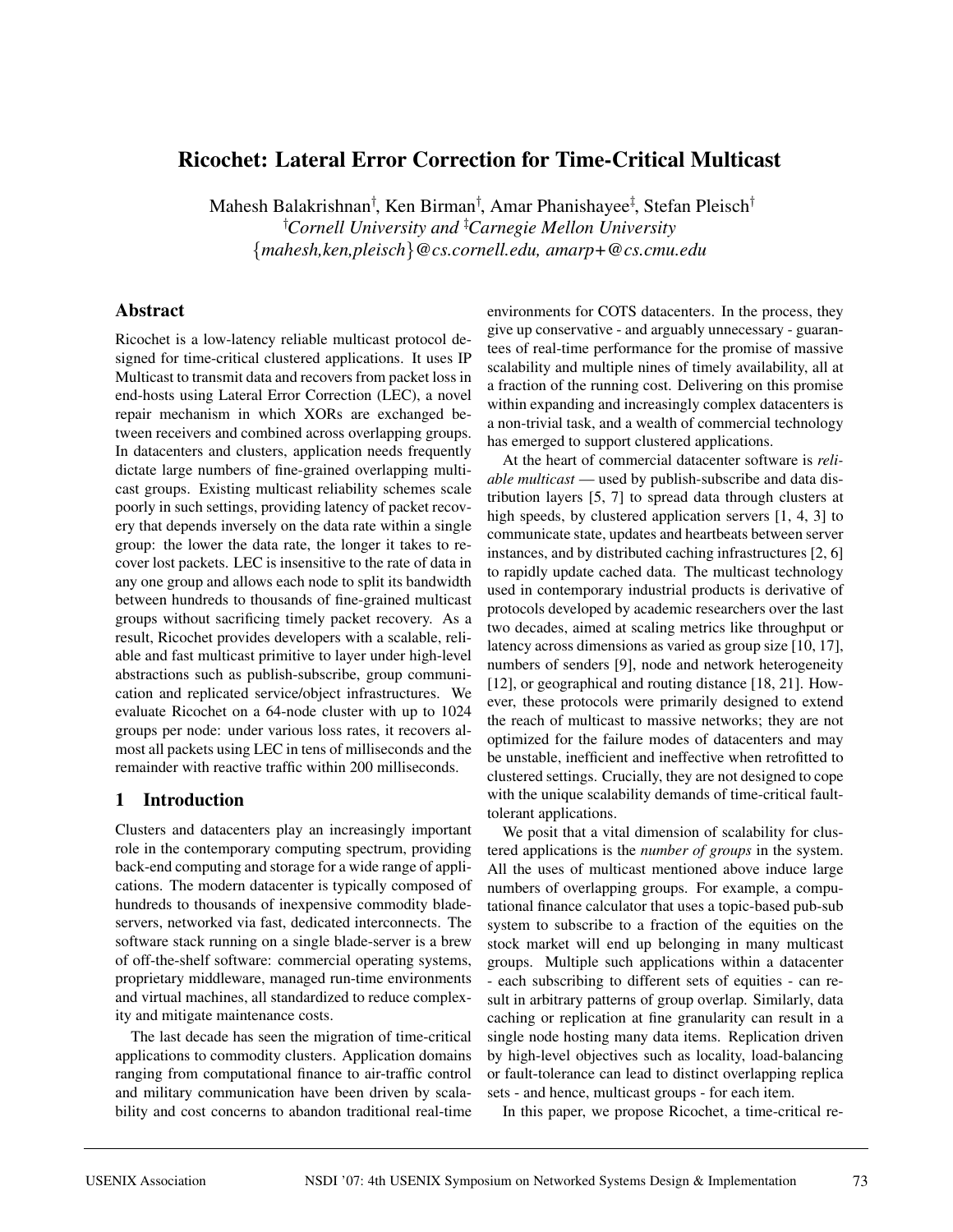liable multicast protocol designed to perform well in the multicast patterns induced by clustered applications. Ricochet uses IP Multicast [15] to transmit data and recovers lost packets using *Lateral Error Correction* (LEC), a novel error correction mechanism in which XOR repair packets are probabilistically exchanged between receivers and combined across overlapping multicast groups. The latency of loss recovery in LEC depends inversely on the aggregate rate of data in the system, rather than the rate in any one group. It performs equally well in any arbitrary configuration and cardinality of group overlap, allowing Ricochet to scale to massive numbers of groups while retaining the best characteristics of state-of-the-art multicast technology: even distribution of responsibility among receivers, insensitivity to group size, stable proactive overhead and graceful degradation of performance in the face of increasing loss rates.

### **1.1 Contributions**

- We argue that a critical dimension of scalability for multicast in clustered settings is the number of groups in the system.
- We show that existing reliable multicast protocols have recovery latency characteristics that are inversely dependent on the data rate in a group, and do not perform well when each node is in many lowrate multicast groups.
- We propose Lateral Error Correction, a new reliability mechanism that allows packet recovery latency to be independent of per-group data rate by intelligently combining the repair traffic of multiple groups. We describe the design and implementation of Ricochet, a reliable multicast protocol that uses LEC to achieve massive scalability in the number of groups in the system.
- We extensively evaluate the Ricochet implementation on a 64-node cluster, showing that it performs well with different loss rates, tolerates bursty loss patterns, and is relatively insensitive to grouping patterns and overlaps - providing recovery characteristics that degrade gracefully with the number of groups in the system, as well as other conventional dimensions of scalability.

# **2 System Model**

We consider patterns of multicast usage where each node is in many different groups of small to medium size (10 to 50 nodes). Following the IP Multicast model, a group is defined as a set of receivers for multicast data, and senders do not have to belong to the group to send to it. We expect each node to receive data from a large set of distinct senders, across all the groups it belongs to.

**Where does Loss occur in a Datacenter?** Datacenter networks have flat routing structures with no more than two or three hops on any end-to-end path. They are typically over-provisioned and of high quality, and packet loss in the network is almost non-existent. In contrast, datacenter end-hosts are inexpensive and easily overloaded; even with high-capacity network interfaces, the commodity OS often drops packets due to buffer overflows caused by traffic spikes or high-priority threads occupying the CPU. Hence, our loss model is one of short packet bursts dropped at the end-host receivers at varying loss rates.

Figure 1 strongly indicates that loss in a datacenter is (a) bursty and (b) independent across end-hosts. In this experiment, a receiver  $r_1$  joins two multicast groups A and  $B$ , and another receiver  $r_2$  in the same switching segment joins only group A. From a sender located multiple switches away on the network, we send per-second data bursts of around 25 1KB packets to group A and simultaneously send a burst of 0-50 packets to group  $B$ , and measure packet loss at both receivers. We ran this experiment on two networks: a 64-node cluster at Cornell with 1.3 Ghz receivers and the Emulab testbed at Utah with 2 Ghz receivers, all nodes running Linux 2.6.12.

The top graphs in Figure 1 show the traffic bursts and loss bursts at receiver  $r_1$ , and the bottom graphs show the same information for  $r_2$ . We can see that  $r_1$  gets overloaded and drops packets in bursts of size 1-30 packets, whereas  $r_2$  does not drop any packets — importantly, around 30% of the packets dropped by  $r_1$  are in group A, which is common to both receivers. Hence, loss is both bursty and independent across nodes. Together, these graphs indicate strongly that loss occurs due to buffer overflows at receiver  $r_1$ .

The example in Figure 1 is simplistic - each incoming burst of traffic arrives at the receiver within a small number of milliseconds - but conveys a powerful message: it is very easy to trigger significant bursty loss at datacenter end-hosts. The receivers in these experiments were running empty and draining packets continuously out of the kernel, with zero contention for the CPU or the network, whereas the settings of interest to us involve time-critical, possibly CPU-intensive applications running on top of the communication stack.

Further, we expect multi-group settings to intrinsically exhibit bursty incoming traffic of the kind emulated in this experiment — each node in the system receives data from multiple senders in multiple groups and it is likely that the inter-arrival time of data packets at a node will vary widely, even if the traffic rate at one sender or group is steady. In some cases, burstiness of traffic could also occur due to time-critical application behavior - for example, imagine an update in the value of a stock quote triggering off activity in several system components, which then multicast information to a replicated central data-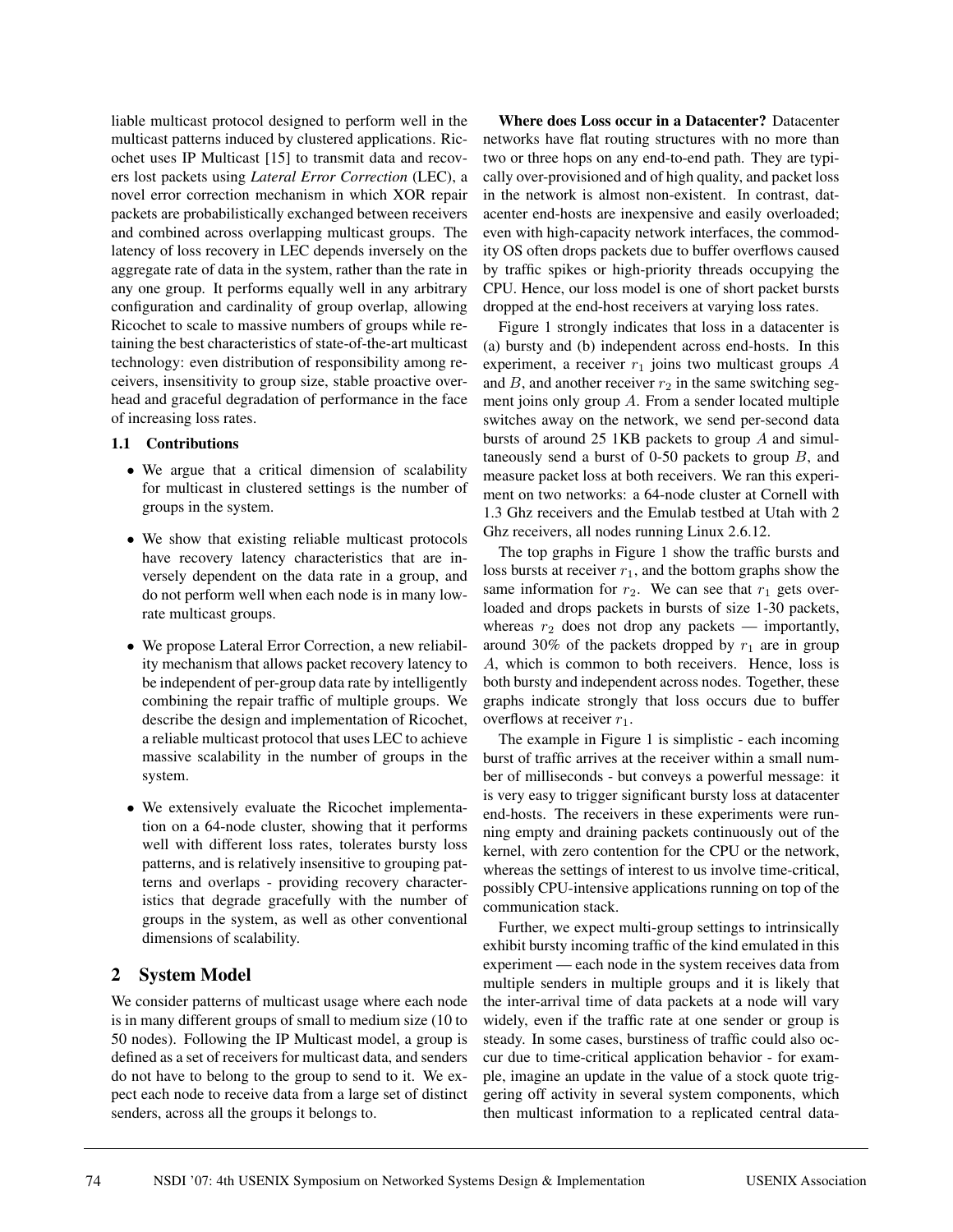

Figure 1: Datacenter Loss is bursty and uncorrelated across nodes: receiver  $r_1$  (top) joins groups A and B and exhibits bursty loss, whereas receiver  $r_2$  (bottom) joins only group A and experiences zero loss.

store. If we assume that each time-critical component processes the update within a few hundred microseconds, and that inter-node socket-to-socket latency is around fifty microseconds (an actual number from our experimental cluster), the central datastore could easily see a submillisecond burst of traffic. In this case, the componentized structure of the application resulted in bursty traffic; in other scenarios, the application domain could be intrinsically prone to bursty input. For example, a financial calculator tracking a set of hundred equities with correlated movements might expect to receive a burst of a hundred packets in multiple groups almost instantaneously.

# **3 The Design of a Time-Critical Multicast Primitive**

In recent years, multicast research has focused almost exclusively on application-level routing mechanisms, or overlay networks ([13] is one example), designed to operate in the wide-area without any existing router support. The need for overlay multicast stems from the lack of IP Multicast coverage in the modern internet, which in turn reflects concerns of administration complexity, scalability, and the risk of multicast 'storms' caused by misbehaving nodes. However, the homogeneity and comparatively limited size of datacenter networks pose few scalability and administration challenges to IP Multicast, making it a viable and attractive option in such settings. In this paper, we restrict ourselves to a more traditional definition of 'reliable multicast', as a reliability layer over IP Multicast. Given that the selection of datacenter hardware is typically influenced by commercial constraints, we believe that any viable solution for this context must be able to run on any mix of existing commodity routers and OS software; hence, we focus exclusively on mechanisms that act at the application-level, ruling out schemes which require router modification, such as PGM [19].

### **3.1 The Timeliness of (Scalable) Reliable Multicast Protocols**

Reliable multicast protocols typically consist of three logical phases: *transmission* of the packet, *discovery* of packet loss, and *recovery* from it. Recovery is a fairly fast operation; once a node knows it is missing a packet, recovering it involves retrieving the packet from some other node. However, in most existing scalable multicast protocols, the time taken to discover packet loss dominates recovery latency heavily in the kind of settings we are interested in. The key insight is that *the discovery latency of reliable multicast protocols is usually inversely dependent on data rate*: for existing protocols, the rate of outgoing data at a single sender in a single group. Existing schemes for reliability in multicast can be roughly divided into the following categories:

**ACK/timeout:** RMTP [21], RMTP-II [22]. In this approach, receivers send back ACKs (acknowledgements) to the sender of the multicast. This is the trivial extension of unicast reliability to multicast, and is intrinsically unscalable due to ACK implosion; for each sent message, the sender has to process an ACK from every receiver in the group [21]. One work-around is to use ACK aggregation, which allows such solutions to scale in the number of receivers but requires the construction of a tree for every sender to a group. Also, any aggregative mechanism introduces latency, leading to larger time-outs at the sender and delaying loss discovery; hence, ACK trees are unsuitable in time-critical settings.

**Gossip-Based:** Bimodal Multicast [10], lpbcast [17]. Receivers periodically gossip histories of received packets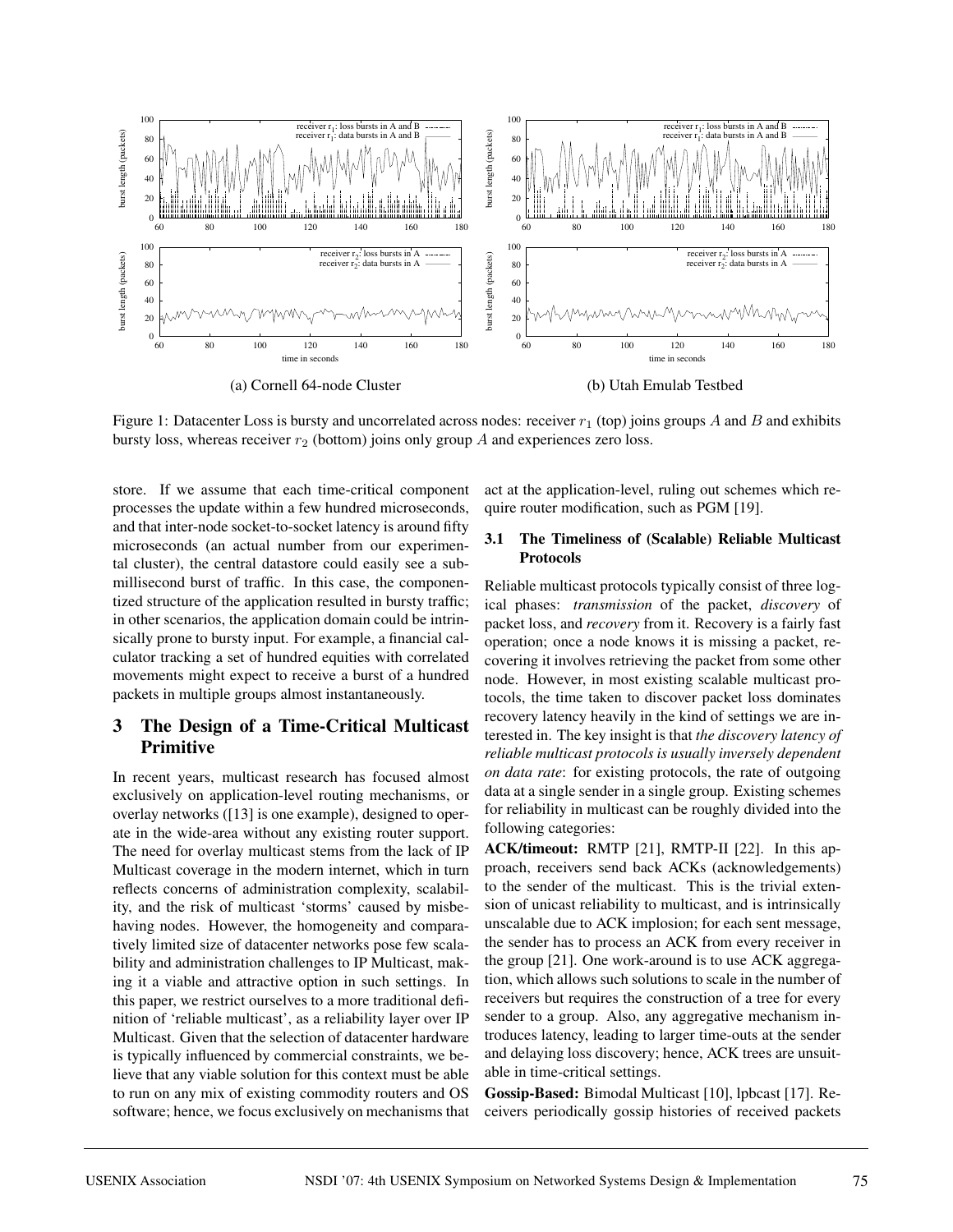

Figure 2: SRM's Discovery Latency vs. Groups per Node, on a 64-node cluster, with groups of 10 nodes each. Error bars are min and max over 10 runs.

with each other. Upon receiving a digest, a receiver compares the contents with its own packet history, sending any packets that are missing from the gossiped history and requesting transmission of any packets missing from its own history. Gossip-based schemes offer scalability in the number of receivers per group, and extreme resilience by diffusing the responsibility of ensuring reliability for each packet over the entire set of receivers. However, they are not designed for time-critical settings: discovery latency is equal to the time period between gossip exchanges (a significant number of milliseconds - 100ms in Bimodal Multicast [10]), and recovery involves a further one or two-phase interaction as the affected node obtains the packet from its gossip contact.

**NAK/Sender-based Sequencing:** SRM [18]. Senders number outgoing multicasts, and receivers discover packet loss when a subsequent message arrives. Loss discovery latency is thus proportional to the inter-send time at any single sender to a single group - a receiver can't discover a loss in a group until it receives the next packet from the same sender to that group - and consequently depends on the sender's data transmission rate to the group. To illustrate this point, we measured the performance of SRM as we increased the number of groups each node belonged in, keeping the throughput in the system constant by reducing the data rate within each group - as Figure 2 shows, discovery latency of lost packets degrades linearly as each node's bandwidth is increasingly fragmented and each group's rate goes down, increasing the time between two consecutive sends by a sender to the same group. Once discovery occurs in SRM, lost packet recovery is initiated by the receiver, which uses IP multicast (with a suitable TTL value); the sender (or some other receiver), responds with a retransmission, also using IP multicast.

**Sender-based FEC [20, 23]:** Forward Error Correction

schemes involve multicasting redundant error correction information along with data packets, so that receivers can recover lost packets without contacting the sender or any other node. FEC mechanisms involve generating  $c$  repair packets for every  $r$  data packets, such that any  $r$  of the combined set of  $r + c$  data and repair packets is sufficient to recover the original  $r$  data packets; we term this (r, c) parameter the *rate-of-fire*. FEC mechanisms have the benefit of *tunability*, providing a coherent relationship between overhead and timeliness - the more the number of repair packets generated, the higher the probability of recovering lost packets from the FEC data. Further, FEC based protocols are very stable under stress, since recovery does not induce large degrees of extra traffic. As in NAK protocols, the timeliness of FEC recovery depends on the data transmission rate of a single sender in a single group; the sender can send a repair packet to a group only after sending out  $r$  data packets to that group. Fast, efficient encodings such as Tornado codes [11] make senderbased FEC a very attractive option in multicast applications involving a single, dedicated sender; for example, software distribution or internet radio.

**Receiver-based FEC [9]:** Of the above schemes, ACKbased protocols are intrinsically unsuited for time-critical multi-sender settings, while sender-based sequencing and FEC limit discovery latency to inter-send time at a single sender within a single group. Ideally, we would like discovery latency to be independent of inter-send time, and combine the scalability of a gossip-based scheme with the tunability of FEC. Receiver-based FEC, first introduced in the Slingshot protocol [9], provides such a combination: receivers generate FEC packets from incoming data and exchange these with other randomly chosen receivers. Since FEC packets are generated from *incoming* data at a receiver, the timeliness of loss recovery depends on the rate of data multicast in *the entire group*, rather than the rate at any given sender, allowing scalability in the number of senders to the group.

Slingshot is aimed at single-group settings, recovering from packet loss in time proportional to that group's data rate. Our goal with Ricochet is to achieve recovery latency dependent on the rate of data incoming at a node *across all groups*. Essentially, we want recovery of packets to occur as quickly in a thousand 10 Kbps groups as in a single 10 Mbps group, allowing applications to divide node bandwidth among thousands of multicast groups while maintaining time-critical packet recovery. To achieve this, we introduce Lateral Error Correction, a new form of receiver-generated FEC that probabilistically combines receiver-generated repair traffic across multiple groups to drive down packet recovery latencies.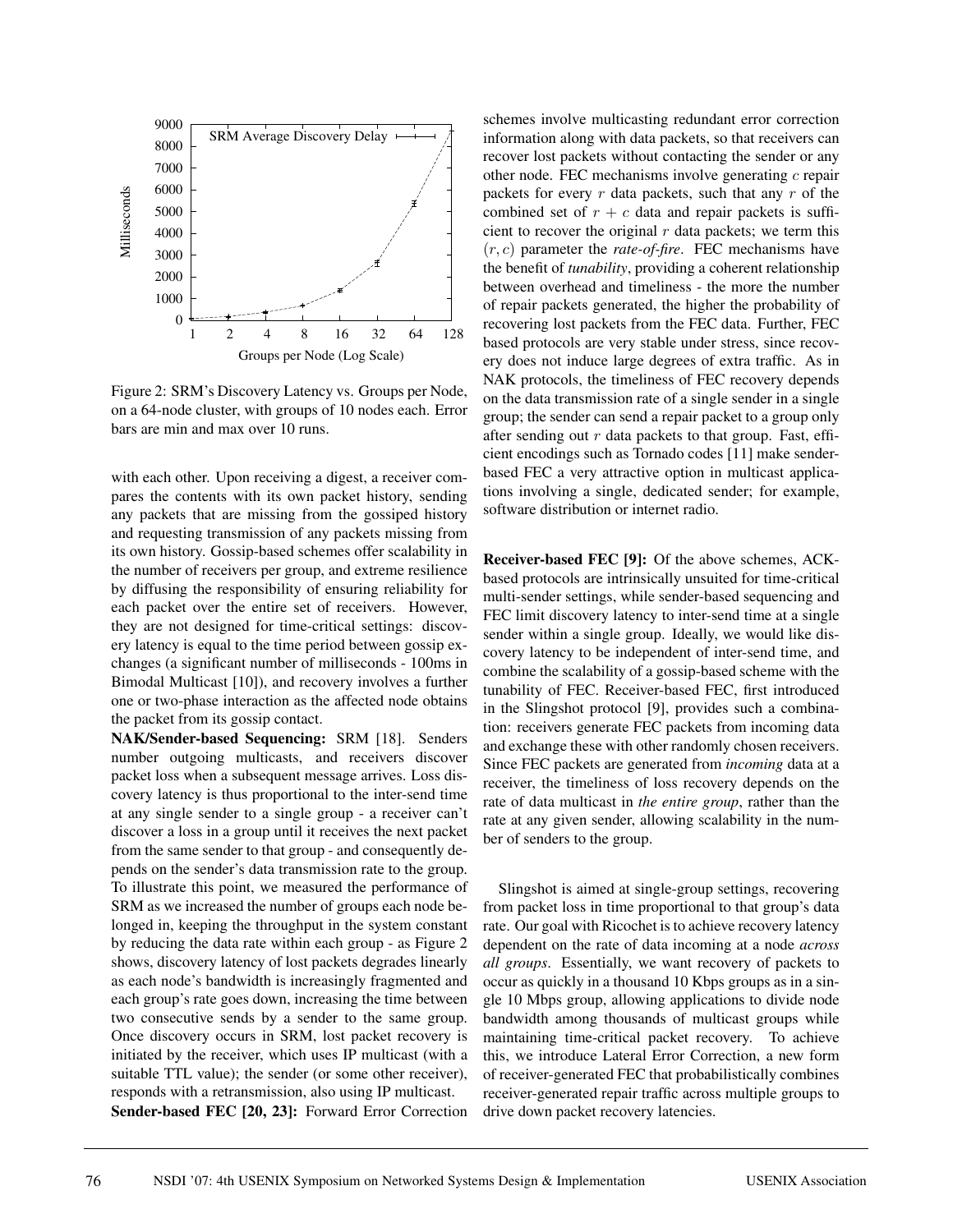

Figure 3: Ricochet Packet Structure

# **4 Lateral Error Correction and the Ricochet protocol**

In Ricochet, each node belongs to a number of groups, and receives data multicast within any of them. The basic operation of the protocol involves generating XORs from incoming data and exchanging them with other randomly selected nodes. Ricochet operates using two different packet types: *data packets* - the actual data multicast within a group - and *repair packets*, which contain recovery information for multiple data packets. Figure 3 shows the structure of these two packet types. Each data packet header contains a packet identifier - a *(sender, group, sequence number)* tuple that identifies it uniquely. A repair packet contains an XOR of multiple data packets, along with a list of their identifiers - we say that the repair packet is *composed* from these data packets, and that the data packets are *included* in the repair packet. An XOR repair composed from r data packets allows recovery of one of them, if all the other  $r - 1$  data packets are available; the missing data packet is obtained by simply computing the XOR of the repair's payload with the other data packets.

At the core of Ricochet is the LEC engine running at each node that decides on the composition and destinations of repair packets, creating them from incoming data across multiple groups. The operating principle behind LEC is the notion that repair packets sent by a node to another node can be composed from data in any of the multicast groups that are common to them. This allows recovery of lost packets at the receiver of the repair packet to occur within time that's inversely proportional to the aggregate rate of data in all these groups. Figure 4 illustrates this idea:  $n_1$  has groups A and B in common with  $n_2$ , and hence it can generate and dispatch repair packets that contain data from both these groups.  $n_1$  needs to wait only until it receives 5 data packets in either A *or* B before it sends a repair packet, allowing faster recovery of lost packets at  $n_2$ .



Figure 4: LEC in 2 Groups: Receiver  $n_1$  can send repairs to  $n_2$  that combine data from both groups A and B.

While combining data from different groups in outgoing repair packets drives down recovery time, it tampers with the coherent tunability that single group receiverbased FEC provides. The *rate-of-fire* parameter in receiver-based FEC provides a clear, coherent relationship between overhead and recovery percentage; for every  $r$  data packets,  $c$  repair packets are generated in the system, resulting in some computable probability of recovering from packet loss. The challenge for LEC is to combine repair traffic for multiple groups while retaining per-group overhead and recovery percentages, so that each individual group can maintain its own rate-of-fire. To do so, we abstract out the essential properties of receiverbased FEC that we wish to maintain:

1. Coherent, Tunable Per-Group Overhead: For every data packet that a node receives in a group with rate-offire (r, c), it sends out *an average of* c *repair packets* including that data packet to other nodes in the group.

2. Randomness: Destination nodes for repair packets are picked *randomly*, with no node receiving more or less repairs than any other node, on average.

LEC supports overlapping groups with the same  $r$  component and different  $c$  values in their rate-of-fire parameter. In LEC, the rate-of-fire parameter is translated into the following guarantee: For every data packet  $d$  that a node receives in a group with rate-of-fire  $(r, c)$ , it selects an average of c nodes from the group randomly and sends each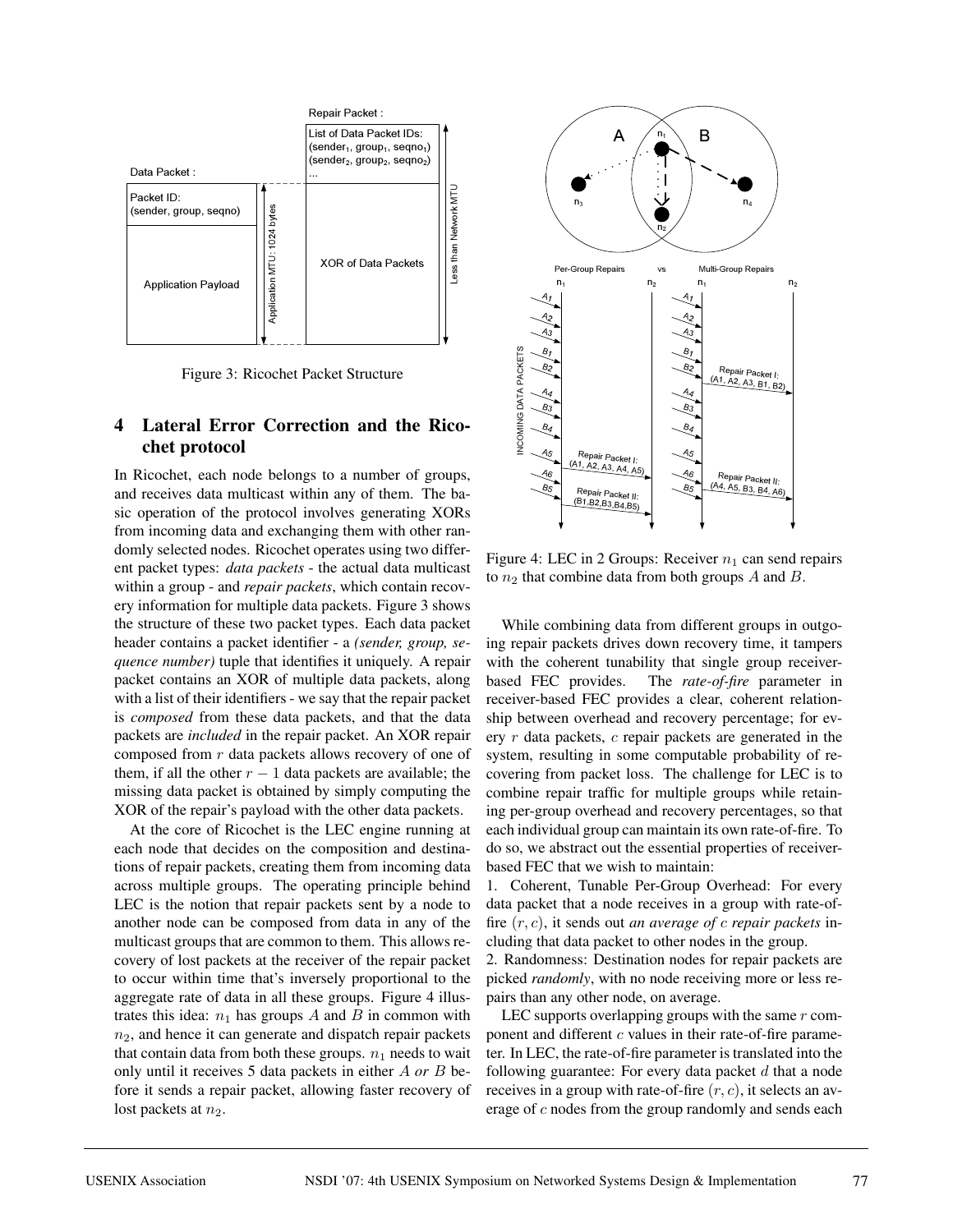

Figure 5:  $n_1$  belongs to groups A, B, C: it divides them into disjoint regions *abc*, *ab*, *ac*, *bc*, *a*, *b*, *c* 

of these nodes exactly one repair packet that includes d. In other words, the node sends an average of c repair packets containing  $d$  to the group. In the following section, we describe the algorithm that LEC uses to compose and dispatch repair packets while maintaining this guarantee.

#### **4.1 Algorithm Overview**

Ricochet is a symmetric protocol - exactly the same LEC algorithm and supporting code runs at every node - and hence, we can describe its operation from the vantage point of a single node,  $n_1$ .

#### **4.1.1 Regions**

The LEC engine running at  $n_1$  divides  $n_1$ 's neighborhood - the set of nodes it shares one or more multicast groups with - into *regions*, and uses this information to construct and disseminate repair packets. Regions are simply the disjoint intersections of all the groups that  $n_1$  belongs to. Figure 5 shows the regions in a hypothetical system, where  $n_1$  is in three groups, A, B and C. We denote groups by upper-case letters and regions by the concatenation of the group names in lowercase; i.e, abc is a region formed by the intersection of A, B and C. In our example, the neighborhood set of  $n_1$  is carved into seven regions: abc, ac, ab, bc, a, b and c, essentially the power set of the set of groups involved. Readers may be alarmed that this transformation results in an exponential number of regions, but this is not the case; we are only concerned with non-empty intersections, the cardinality of which is bounded by the number of nodes in the system, as each node belongs to exactly one intersection (see Section 4.1.4). Note that  $n_1$  does not belong to group D and is oblivious to it; it observes  $n_2$  as belonging to region b, rather than bd, and is not aware of  $n_4$ 's existence.

#### **4.1.2 Selecting targets from regions, not groups**

Instead of selecting targets for repairs randomly from the entire group, LEC selects targets randomly from *each re-*



Figure 6:  $n_1$  selects proportionally sized chunks of  $c_A$ from the regions of A

*gion*. The number of targets selected from a region is set such that:

1. It is proportional to the size of the region

2. The total number of targets selected, across regions, is equal to the  $c$  value of the group

Hence, for a given group A with rate-of-fire  $(r, c<sub>A</sub>)$ , the number of targets selected by LEC in a particular region, say *abc*, is equal to  $c_A * \frac{|abc|}{|A|}$ , where |x| is the number of nodes in the region or group x. We denote the number of targets selected by LEC in region abc for packets in group A as  $c_A^{abc}$ . Figure 6 shows  $n_1$  selecting targets for repairs from the regions of A.

Note that LEC may pick a different number of targets from a region for packets in a different group; for example,  $c_A^{abc}$  differs from  $c_B^{abc}$ . Selecting targets in this manner also preserves randomness of selection; if we rephrase the task of target selection as a sampling problem, where a random sample of size  $c$  has to be selected from the group, selecting targets from regions corresponds to *stratified sampling* [14], a technique from statistical theory.

#### **4.1.3 Why select targets from regions?**

Selecting targets from regions instead of groups allows LEC to construct repair packets from multiple groups; since we know that all nodes in region ab are interested in data from groups  $A$  and  $B$ , we can create composite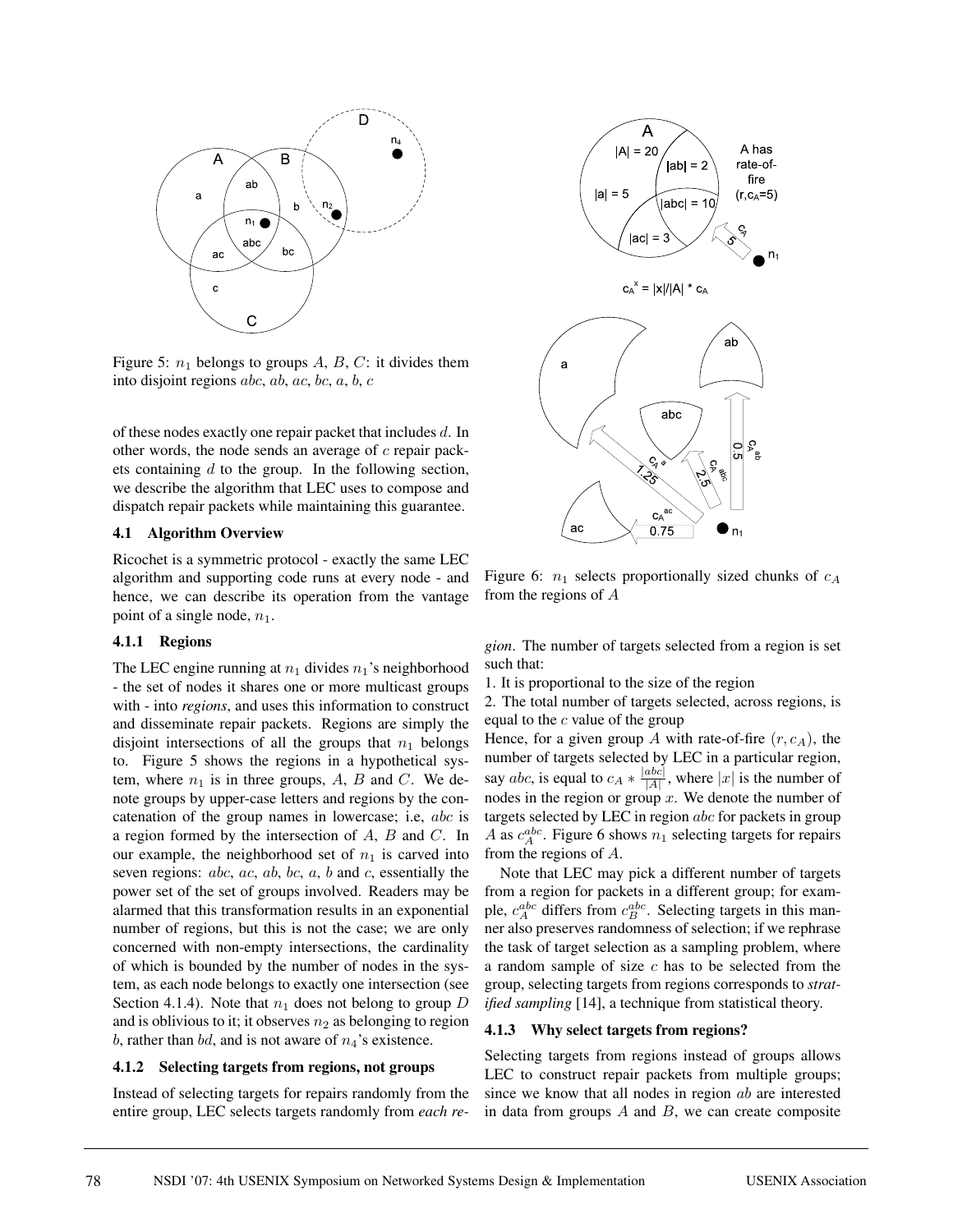

Figure 7: Mappings between repair bins and regions: the repair bin for ab selects 0.4 targets from region ab and 0.8 from abc for every repair packet. Here,  $c_A = 5$ ,  $c_B = 4$ , and  $c_C = 3$ .

repair packets from incoming data packets in both groups and send them to nodes in that region.

Single-group receiver-based FEC [9] is implemented using a simple construct called a *repair bin*, which collects incoming data within the group. When a repair bin reaches a threshold size of  $r$ , a repair packet is generated from its contents and sent to  $c$  randomly selected nodes in the group, after which the bin is cleared. Extending the repair bin construct to regions seems simple; a bin can be maintained for each region, collecting data packets received in any of the groups composing that region. When the bin fills up to size  $r$ , it can generate a repair packet containing data from all these groups, and send it to targets selected from within the region.

Using per-region repair bins raises an interesting question: if we construct a composite repair packet from data in groups  $A$ ,  $B$ , and  $C$ , how many targets should we select from region abc for this repair packet -  $c_A^{abc}$ ,  $c_B^{abc}$ , or  $c_C^{abc}$ ? One possible solution is to pick the maximum of these values. If  $c_A^{abc} \geq c_B^{abc} \geq c_C^{abc}$ , then we would select  $c_A^{abc}$ . However, a data packet in group B, when added to the repair bin for the region  $abc$  would be sent to an average of  $c_A^{abc}$  targets in the region; resulting in more repair packets containing that data packet sent to the region than required  $(c_B^{abc})$ , which results in more repair packets sent to the entire group. Hence, more overhead is expended per data packet in group B than required by its  $(r, c_B)$ 

value; a similar argument holds for data packets in group  $C$  as well.

| Algorithm 1 Algorithm for Setting Up Repair Bins |  |  |  |
|--------------------------------------------------|--|--|--|

1: **Code at node**  $n_i$ :

|  | 2: upon Change in Group Membership do |  |  |  |
|--|---------------------------------------|--|--|--|
|  |                                       |  |  |  |

- 3: **while** L not empty {*L is the list of regions*} **do**
- 4: Select and remove the region  $R_i = abc...z$  from L with highest number of groups involved (break ties in any order)
- 5: Set  $R_t = R_i$
- 6: **while**  $R_t \neq \epsilon$  **do**
- 7: set  $c_{min}$  to  $min(c_A^{R_t}, c_B^{R_t} ...)$ , where  ${A,B,...}$ is the set of groups forming  $R_t$
- 8: Set number of targets selected by  $R_i$ 's repair bin from region  $R_t$  to  $c_{min}$
- 9: Remove G from  $R_t$ , for all groups G where  $c_G^{R_t} = c_{min}$ 10: For each remaining group  $G'$  in  $R_t$ , set  $c_{G'}^{R_t} =$  $c_{G'}^{R_t} - c_{min}$

Instead, we choose the *minimum* of values; this, as expected, results in a lower level of overhead for groups A and B than required, resulting in a lower fraction of packets recovered from LEC. To rectify this we send the additional compensating repair packets to the region abc from the repair bins for regions  $a$  and  $b$ . The repair bin for region a would select  $c_A^{abc} - c_C^{abc}$  destinations, on an average, for every repair packet it generates; this is in addition to the  $c_A^a$  destinations it selects from region a.

A more sophisticated version of the above strategy involves iteratively obtaining the required repair packets from regions involving the remaining groups; for instance, we would have the repair bin for ab select the minimum of  $c_A^{abc}$  and  $c_B^{abc}$  - which happens to be  $c_B^{abc}$  - from abc, and then have the repair bin for  $a$  select the remainder value,  $c_A^{abc} - c_B^{abc}$ , from abc. Algorithm 1 illustrates the final approach adopted by LEC, and Figure 7 shows the output of this algorithm for an example scenario. A repair bin selects a non-integral number of nodes from an intersection by alternating between its floor and ceiling probabilistically, in order to maintain the average at that number.

#### **4.1.4 Complexity**

The algorithm described above is run every time nodes join or leave any of the multicast groups that  $n_1$  is part of. The algorithm has complexity  $O(I \cdot d)$ , where I is the number of populated regions (i.e, with one or more nodes in them), and  $d$  is the maximum number of groups that form a region. Note that I at  $n_1$  is bounded from above by the cardinality of the set of nodes that share a multicast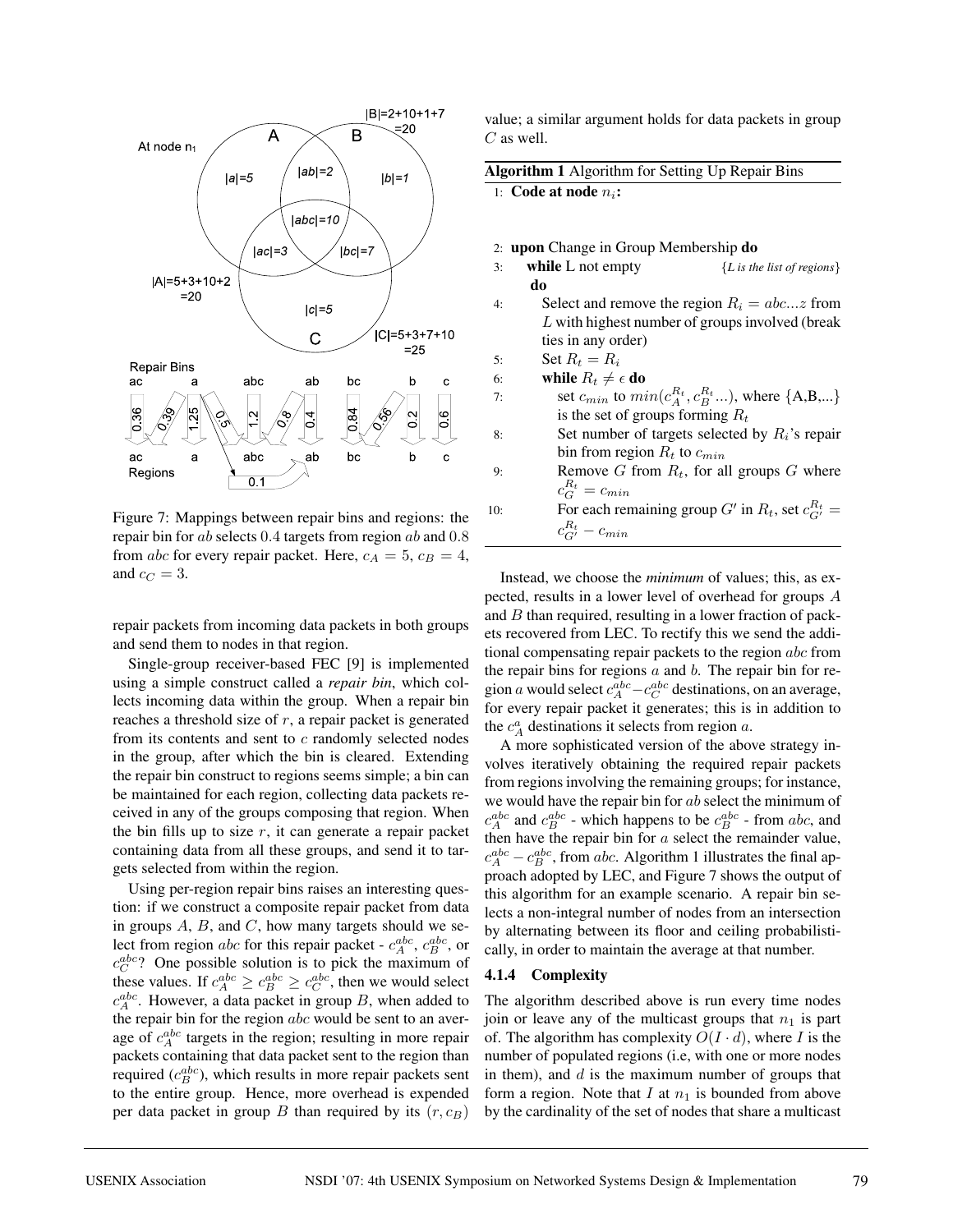group with  $n_1$ , since regions are disjoint and each node exists in exactly one of them.  $d$  is bounded by the number of groups that  $n_1$  belongs to.

### **4.2 Implementation Details**

Our implementation of Ricochet is in Java. Below, we discuss the details of the implementation, along with the performance optimizations involved - some obvious and others subtle.

### **4.2.1 Repair Bins**

A Ricochet repair bin is a lightweight structure holding an XOR and a list of data packets, and supporting an add operation that takes in a data packet and includes it in the internal state. The repair bin is associated with a particular region, receiving all data packets incoming in any of the groups forming that region. It has a list of regions from which it selects targets for repair packets; each of these regions is associated with a value, which is the average number of targets which must be selected from that region for an outgoing repair packet. In most cases, as shown in Figure 7, the value associated with a region is not an integer; as mentioned before, the repair bin alternates between the floor and the ceiling of the value to maintain the average at the value itself. For example, in Figure 7, the repair bin for *abc* has to select 1.2 targets from *abc*, on average; hence, it generates a random number between 0 and 1 for each outgoing repair packet, selecting 1 node if the random number is more than 0.2, and 2 nodes otherwise.

#### **4.2.2 Staggering for Bursty Loss**

A crucial algorithmic optimization in Ricochet is *staggering* - also known as interleaving [23] - which provides resilience to bursty loss. Given a sequence of data packets to encode, a stagger of 2 would entail constructing one repair packet from the 1st, 3rd, 5th... packets, and another repair packet from the 2nd, 4th, 6th... packets. The stagger value defines the number of repairs simultaneously being constructed, as well as the distance in the sequence between two data packets included in the same repair packet. Consequently, a stagger of  $i$  allows us to tolerate a loss burst of size  $i$  while resulting in a proportional slowdown in recovery latency, since we now have to wait for  $O(i*r)$  data packets before despatching repair packets.

In conventional sender-based FEC, staggering is not a very attractive option, providing tolerance to very small bursts at the cost of multiplying the already prohibitive loss discovery latency. However, LEC recovers packets so quickly that we can tolerate a slowdown of a factor of ten without leaving the tens of milliseconds range; additionally, a small stagger at the sender allows us to tolerate very large bursts of lost packets at the receiver, especially since the burst is dissipated among multiple groups and senders. Ricochet implements a stagger of  $i$  by the simple expedient of duplicating each logical repair bin into  $i$ 

instances; when a data packet is added to the logical repair bin, it is actually added to a particular instance of the repair bin, chosen in round-robin fashion. Instances of a duplicated repair bin behave exactly as single repair bins do, generating repair packets and sending them to regions when they get filled up.

### **4.2.3 Multi-Group Views**

Each Ricochet node has a *multi-group view*, which contains membership information about other nodes in the system that share one or more multicast groups with it. In traditional group communication literature, a *view* is simply a list of members in a single group [24]; in contrast, a Ricochet node's multi-group view divides the groups that it belongs to into a number of regions, and contains a list of members lying in each region. Ricochet uses the multigroup view at a node to determine the sizes of regions and groups, to set up repair bins using the LEC algorithm. Also, the per-region lists in the multi-view are used to select destinations for repair packets. The multi-group view at  $n_1$  - and consequently the group and intersection sizes - does not include  $n_1$  itself.

### **4.2.4 Membership and Failure Detection**

Ricochet can plug into any existing membership and failure detection infrastructure, as long as it is provided with reasonably up-to-date views of per-group membership by some external service. In our implementation, we use simple versions of Group Membership (GMS) and Failure Detection (FD) services, which execute on high-end server machines. If the GMS receives a notification from the FD that a node has failed, or it receives a join/leave to a group from a node, it sends an update to all nodes in the affected group(s). The GMS is not aware of regions; it maintains conventional per-group lists of nodes, and sends per-group updates when membership changes. For example, if node  $n_{55}$  joins group A, the update sent by the GMS to every node in A would be a 3-tuple: *(Join,* A*,*  $n_{55}$ ). Individual nodes process these updates to construct multi-group views relative to their own membership.

Since the GMS does not maintain region data, it has to scale only in the number of groups in the system; this can be easily done by partitioning the service on group id and running each partition on a different server. For instance, one machine is responsible for groups  $A$  and  $B$ , another for  $C$  and  $D$ , and so on. Similarly, the FD can be partitioned on a topological criterion; one machine on each rack is responsible for monitoring other nodes on the rack by pinging them periodically. For fault-tolerance, each partition of the GMS can be replicated on multiple machines using a strongly consistent protocol like Paxos. The FD can have a hierarchical structure to recover from failures; a smaller set of machines ping the per-rack failure detectors, and each other in a chain. We believe that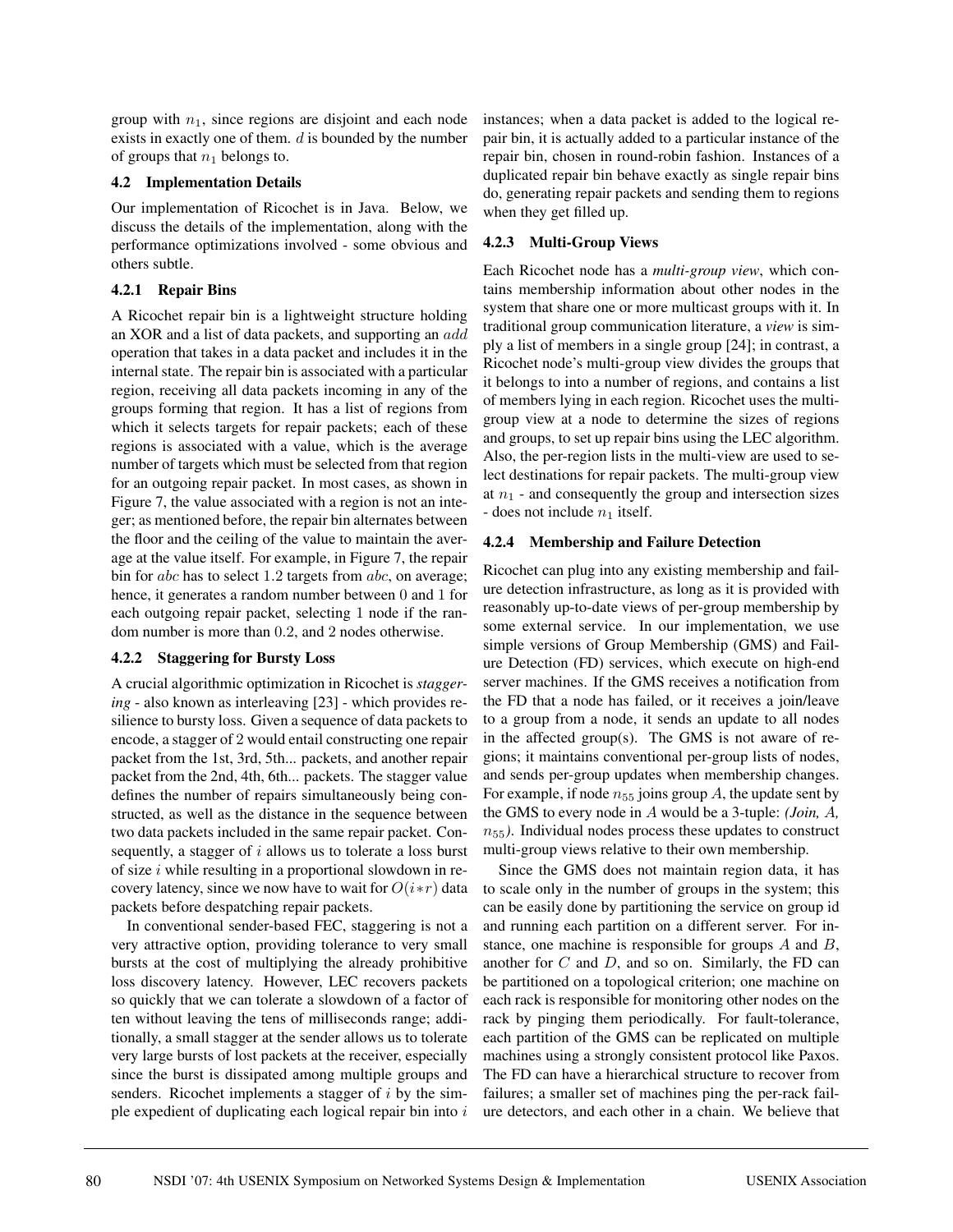such a semi-centralized solution is appropriate and sufficient in a datacenter setting, where connectivity and membership are typically stable. Crucially, the protocol itself does not need consistent membership, and degrades gracefully with the degree of inconsistency in the views; if a failed node is included in a view, performance will dip fractionally in all the groups it belongs to as the repairs sent to it by other nodes are wasted.

### **4.2.5 Performance**

Since Ricochet creates LEC information from each incoming data packet, the critical communication path that a data packet follows within the protocol is vital in determining eventual recovery times and the maximum sustainable throughput. XORs are computed in each repair bin incrementally, as packets are added to the bin. A crucial optimization used is pre-computation of the number of destinations that the repair bin sends out a repair to, across all the regions that it sends repairs to: Instead of constructing a repair and deciding on the number of destinations once the bin fills up, the repair bin precomputes this number and constructs the repair only if the number is greater than 0. When the bin overflows and clears itself, the expected number of destinations for the next repair packet is generated. This restricts the average number of two-input XORs per data packet to  $c$  (from the rate-offire) in the worst case - which occurs when no single repair bin selects more than 1 destination, and hence each outgoing repair packet is a unique XOR.

# **4.2.6 Buffering and Loss Control**

LEC - like any other form of FEC - works best when losses are not in concentrated bursts. Ricochet maintains an application-level buffer with the aim of minimizing in-kernel losses, serviced by a separate thread that continuously drains packets from the kernel. If memory at end-hosts is constrained and the application-level buffer is bounded, we use customized packet-drop policies to handle overflows: a randomly selected packet from the buffer is dropped and the new packet is accommodated instead. In practice, this results in a sequence of almost random losses from the buffer, which are easy to recover using FEC traffic. Whether the application-level buffer is bounded or not, it ensures that packet losses in the kernel are reduced to short bursts that occur only during periods of overload or CPU contention. We evaluate Ricochet against loss bursts of up to 100 packets, though in practice we expect the kind of loss pattern shown in 1, where few bursts are greater than 20-30 packets, even with highly concentrated traffic spikes.

# **4.2.7 NAK Layer for 100% Recovery**

Ricochet recovers a high percentage of lost packets via the proactive LEC traffic; for certain applications, this probabilistic guarantee of packet recovery is sufficient and even desirable in cases where data 'expires' and there is no utility in recovering it after a certain number of milliseconds. However, the majority of applications require 100% recovery of lost data, and Ricochet uses a reactive NAK layer to provide this guarantee. If a receiver does not recover a packet through LEC traffic within a timeout period after discovery of loss, it sends an explicit NAK to the sender and requests a retransmission. While this NAK layer does result in extra reactive repair traffic, two factors separate it from traditional NAK mechanisms: firstly, recovery can potentially occur very quickly - within a few hundred milliseconds - since for almost all lost packets discovery of loss takes place within milliseconds through LEC traffic. Secondly, the NAK layer is meant solely as a backup mechanism for LEC and responsible for recovering a very small percentage of total loss, and hence the extra overhead is minimal.

# **4.2.8 Optimizations**

Ricochet maintains a buffer of unusable repair packets that enable it to utilize incoming repair packets better. If one repair packet is missing exactly one more data packet than another repair packet, and both are missing at least one data packet, Ricochet obtains the extra data packet by XORing the two repair packets. Also, it maintains a list of unusable repair packets which is checked intermittently to see if recent data packet recoveries and receives have made any old repair packets usable.

### **4.2.9 Message Ordering**

As presented, Ricochet provides multicast reliability but does not deliver messages in the same order at all receivers. We are primarily concerned with building an extremely rapid multicast primitive that can be used by applications that require unordered reliable delivery as well as layered under ordering protocols with stronger delivery properties. For instance, Ricochet can be used as a reliable transport by any of the existing mechanisms for total ordering [16] — in separate work [8], we describe one such technique that predicts out-of-order delivery in datacenters to optimize ordering delays.

# **5 Evaluation**

We evaluated our Java implementation of Ricochet on a 64-node cluster, comprising of four racks of 16 nodes each, interconnected via two levels of switches. Each node has a single 1.3 GHz CPU with 512 Mb RAM, runs Linux 2.6.12 and has two 100 Mbps network interfaces, one for control and the other for experimental traffic. Typical socket-to-socket latency within the cluster is around 50 microseconds. In the following experiments, for a given loss rate L, three different loss models are used:

**uniform** - also known as the Bernoulli model  $[25]$  refers to dropping packets with uniform probability equal to the loss rate L.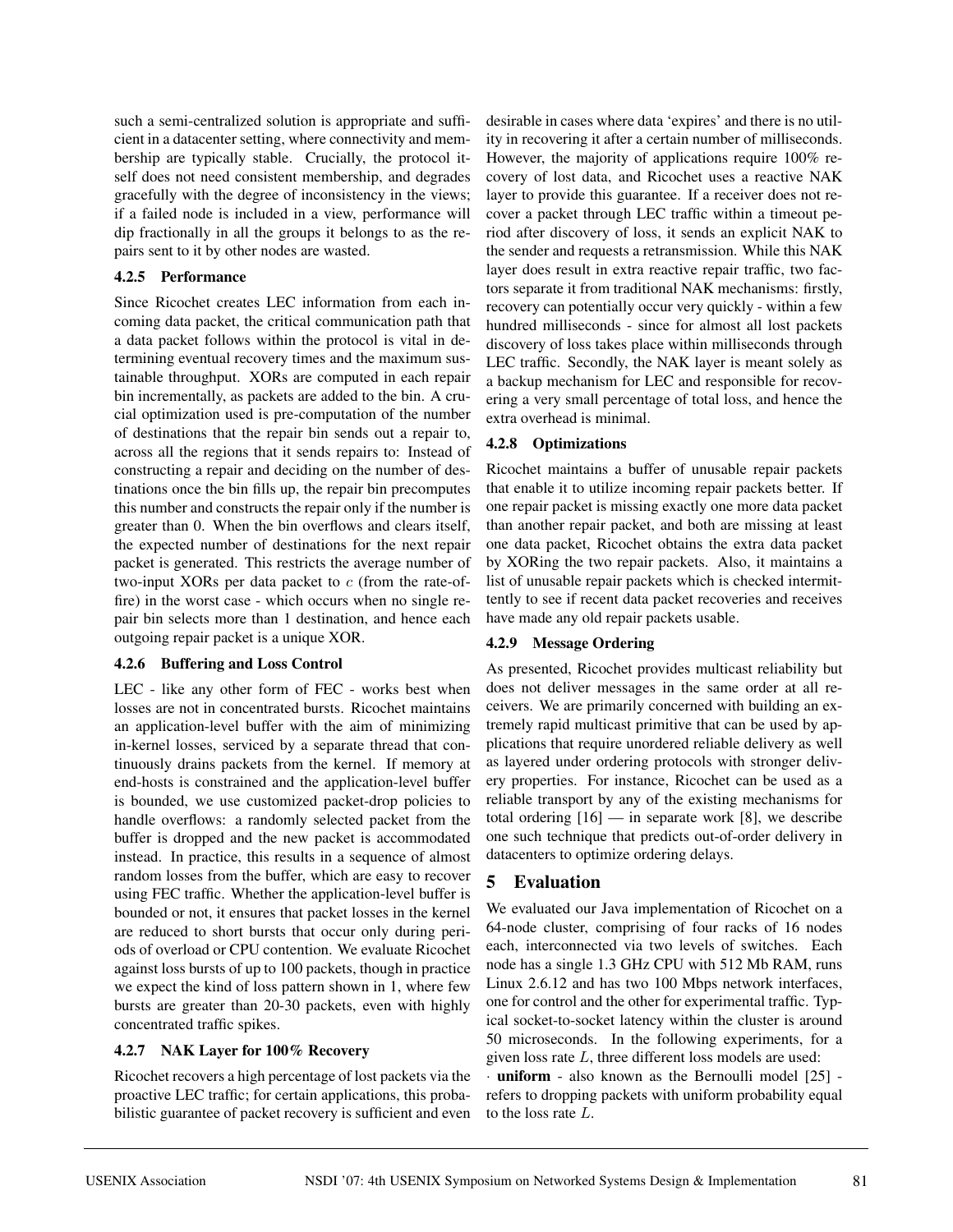

**(a) 10% Loss Rate (b) 15% Loss Rate (c) 20% Loss Rate**

Figure 8: Distribution of Recoveries: LEC + NAK for varying degrees of loss



Figure 9: Tuning LEC : tradeoff points available between recovery %, overhead % (left y-axis) and avg recovery latency (right y-axis) by changing the rate-of-fire  $(r, c)$ .

· **bursty** involves dropping packets in equal bursts of length b. The probability of starting a loss burst is set so that each burst is of exactly b packets and the loss rate is maintained at L. This is not a realistic model but allows us to precisely measure performance relative to specific burst lengths.

· **markov** drops packets using a simple 2-state markov chain, where each node alternates between a lossy and a lossless state, and the probabilities are set so that the average length of a loss burst is  $m$  and the loss rate is  $L$ , as described in [25].

In experiments with multiple groups, nodes are assigned to groups at random, and the following formula is used to relate the variables in the grouping pattern:  $n * d = q * s$ , where *n* is the number of nodes in the system (64 in most of the experiments),  $d$  is the degree of membership, i.e. the number of groups each node joins,  $g$  is the total number of groups in the system, and  $s$  is the average size of each group. For example, in a 16 node setting where each node joins 512 groups and each group is of size 8, g is set to  $\frac{16*512}{8} \approx 1024$ . Each node is then assigned to 512 randomly picked groups out of 1024. Hence, the grouping patterns for each experiment is completely represented by a  $(n, d, s)$  tuple.

For every run, we set the sending rate at a node such that the total system rate of incoming messages is 64000 packets per second, or 1000 packets per node per second. Data packets are 1K bytes in size. Each point in the following graphs - other than Figure 8, which shows distributions for single runs - is an average of 5 runs. A run lasts 30 seconds and produces  $\approx$  2 million receive events in the system.

#### **5.1 Distribution of Recoveries in Ricochet**

First, we provide a snapshot of what typical packet recovery timelines look like in Ricochet. Earlier, we made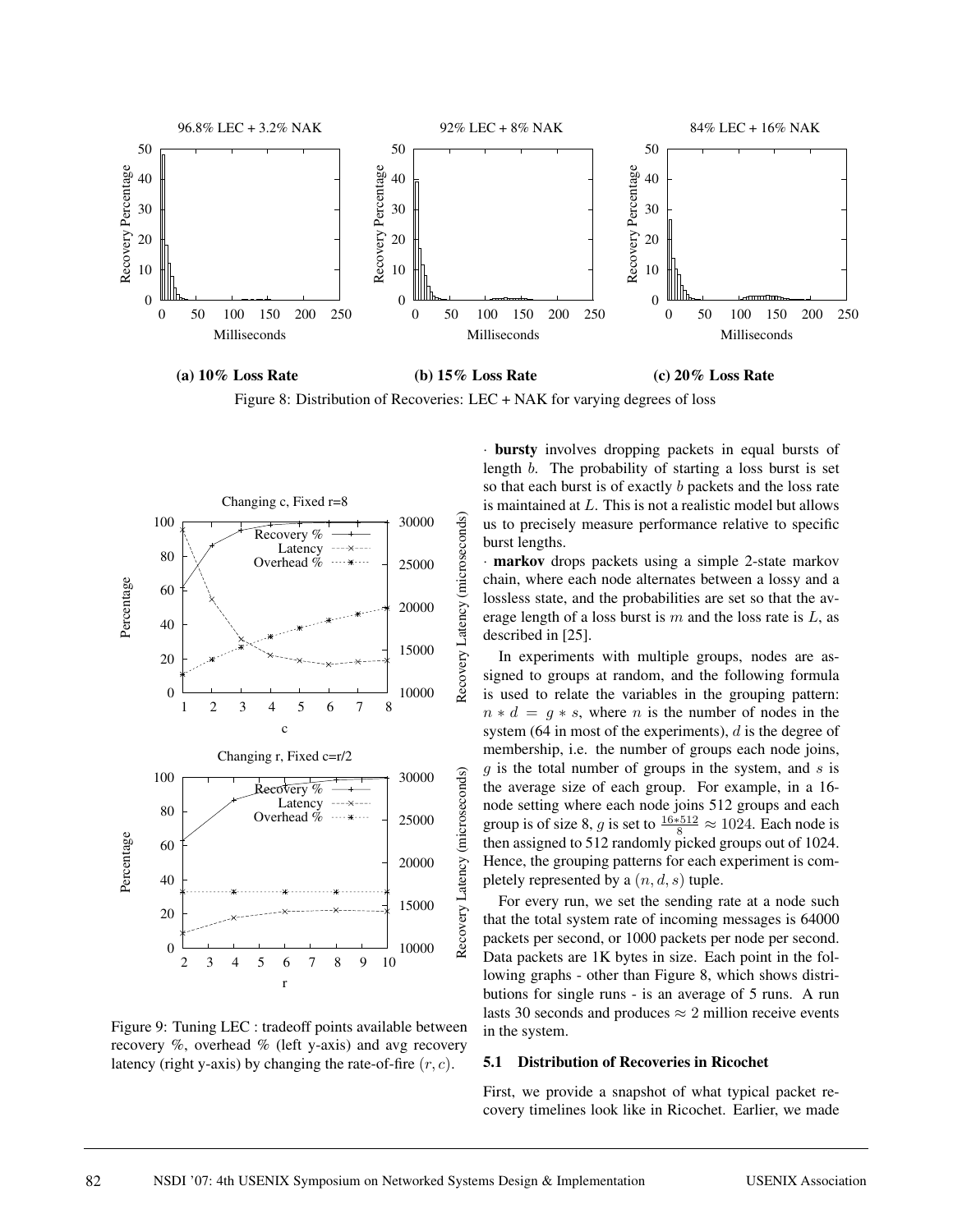

Figure 10: Scalability in Groups

the assertion that Ricochet discovers the loss of almost all packets very quickly through LEC traffic, recovers a majority of these instantly and recovers the remainder using an optional NAK layer. In Figure 8, we show the histogram of packet recovery latencies for a 16-node run with degree of membership  $d = 128$  and group size  $s = 10$ . We use a simplistic NAK layer that starts unicasting NAKs to the original sender of the multicast 100 milliseconds after discovery of loss, and retries at 50 millisecond intervals. Figure 8 shows three scenarios: under uniform loss rates of 10%, 15%, and 20%, different fractions of packet loss are recovered through LEC and the remainder via reactive NAKs. These graphs illustrate the meaning of the LEC recovery percentage: if this number is high, more packets are recovered very quickly without extra traffic in the initial segment of the graphs, and less reactive overhead is induced by the NAK layer. Importantly, even with a recovery percentage as low as 84% in Figure 8(c), we are able to recover all packets within 250 milliseconds with a crude NAK layer due to early LEC-based discovery of loss. For the remaining experiments, we will switch the NAK layer off and focus solely on LEC performance; also, since we found this distribu-



Figure 11: CPU time and XORs per data packet

tion of recovery latencies to be fairly representative, we present only the percentage of lost packets recovered using LEC and the average latency of these recoveries. Experiment Setup:  $(n = 16, d = 128, s = 10)$ , Loss Model: Uniform, [10%, 15%, 20%].

#### **5.2 Tunability of LEC in multiple groups**

The Slingshot protocol [9] illustrated the tunability of receiver-generated FEC for a single group; we include a similar graph for Ricochet in Figure 9, showing that the rate-of-fire parameter  $(r, c)$  provides a knob to tune LEC's recovery characteristics. In Figure 9.a, we can see that increasing the c value for constant  $r = 8$  increases the recovery percentage and lowers recovery latency by expending more overhead - measured as the percentage of repair packets to all packets. In Figure 9.b, we see the impact of increasing r, keeping the ratio of  $c$  to  $r$  - and consequently, the overhead - constant. For the rest of the experiments, we set the rate-of-fire at  $(r = 8, c = 5)$ . Experiment Setup:  $(n = 64, d = 128, s = 10)$ , Loss Model: Uniform, 1%.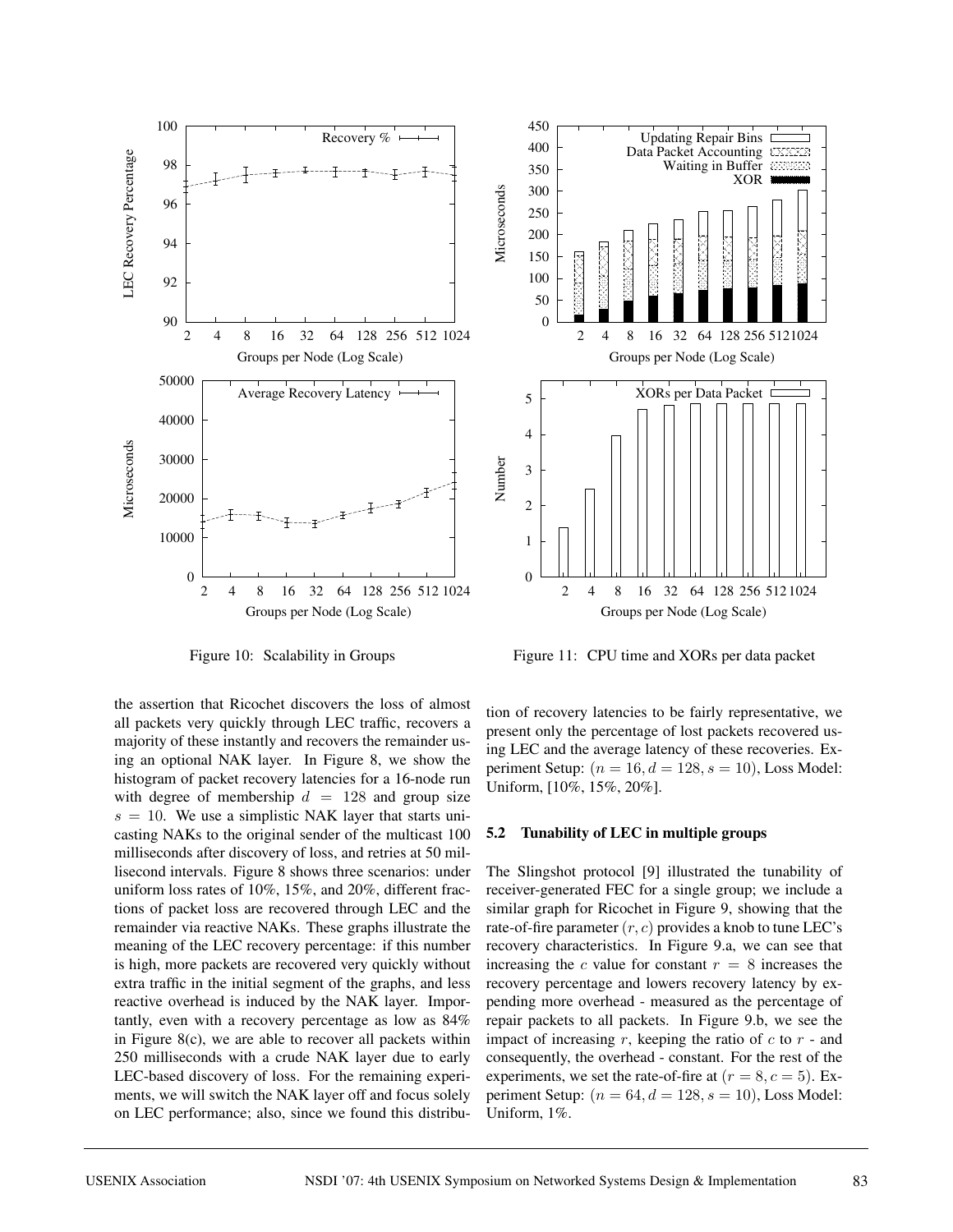

Figure 12: Impact of Loss Rate on LEC

#### **5.3 Scalability**

Next, we examine the scalability of Ricochet to large numbers of groups. Figure 10 shows that increasing the degree of membership for each node from 2 to 1024 has almost no effect on the percentage of packets recovered via LEC, and causes a slow increase in average recovery latency. The x-axis in these graphs is log-scale, and hence a straight line increase is actually logarithmic with respect to the number of groups and represents excellent scalability. The increase in recovery latency towards the right side of the graph is due to Ricochet having to deal internally with the representation of large numbers of groups; we examine this phenomenon later in this section.

For a comparison point, we refer readers back to SRM's discovery latency in Figure 2: in 128 groups, SRM discovery took place at 9 seconds. In our experiments, SRM recovery took place roughly 4 seconds after discovery in all cases. While fine-tuning the SRM implementation for clustered settings should eliminate that 4 second gap between discovery and recovery, at 128 groups Ricochet surpasses SRM's best possible recovery performance of 5 seconds by between 2 and 3 orders of magnitude.

Though Ricochet's recovery characteristics scale well



Resilience to Bursty Losses: Recovery Percentage

Figure 13: Resilience to Burstiness

in the number of groups, it is important that the computational overhead imposed by the protocol on nodes stays manageable, given that time-critical applications are expected to run over it. Figure 11 shows the scalability of an important metric: the time taken to process a single data packet. The straight line increase against a log x-axis shows that per-packet processing time increases logarithmically with the number of groups - doubling the number of groups results in a constant increase in processing time. The increase in processing time towards the latter half of the graph is due to the increase in the number of repair bins with the number of groups. While we considered 1024 groups adequate scalability, Ricochet can potentially scale to more groups with further optimization, such as creating bins only for occupied regions. In the current implementation, per-packet processing time goes from 160 microseconds for 2 groups to 300 microseconds for 1024, supporting throughput exceeding a thousand packets per second. Figure 11 also shows the average number of XORs per incoming data packet. As stated in section 4.2.2, the number of XORs stays under 5 - the value of  $c$  from the rate-of-fire  $(r, c)$ . Experiment Setup:  $(n = 64, d = *, s = 10)$ , Loss Model: Uniform, 1%.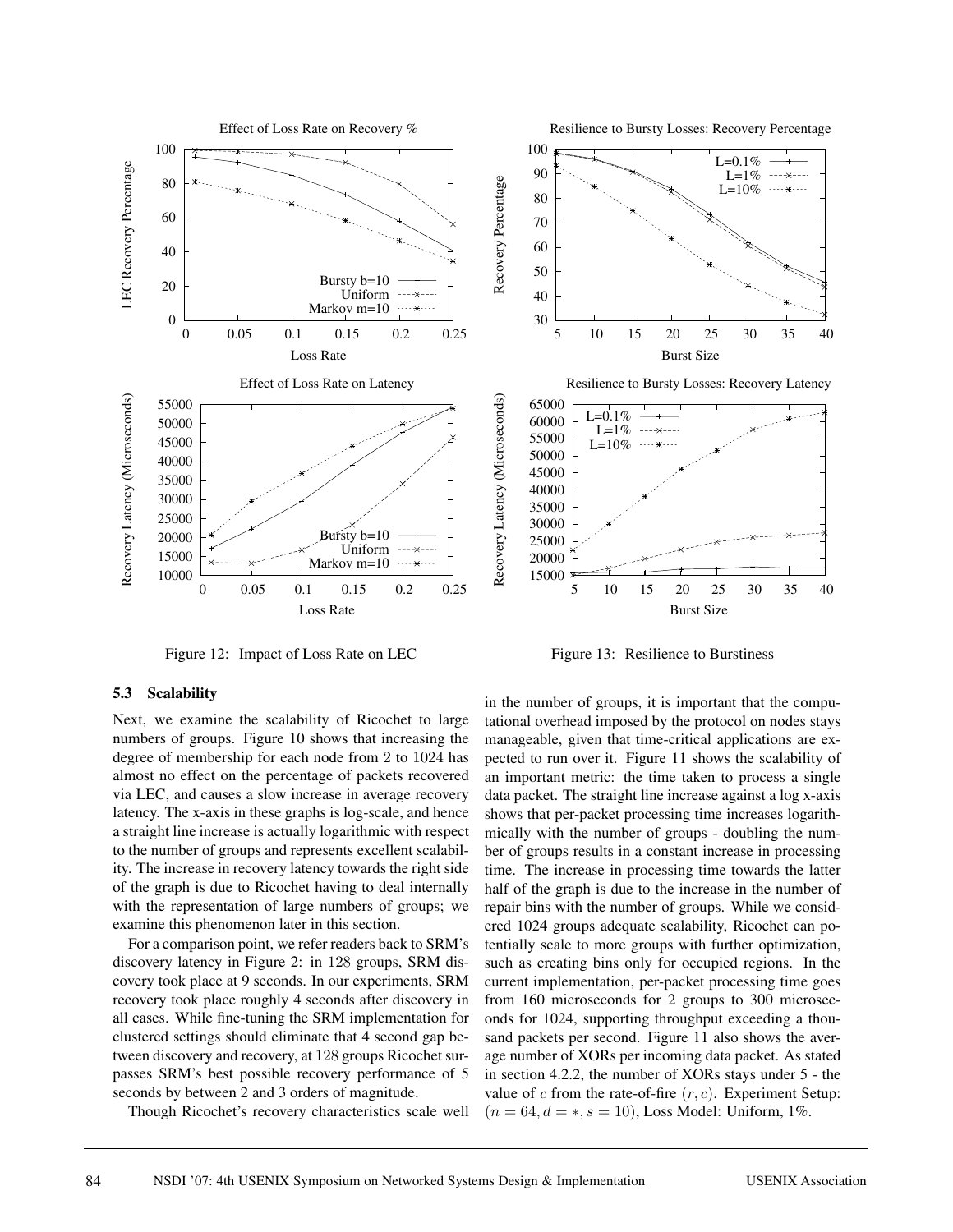

Figure 14: Staggering allows Ricochet to recover from long bursts of loss.

### **5.4 Loss Rate and LEC Effectiveness**

Figure 12 shows the impact of the Loss Rate on LEC recovery characteristics, under the three loss models. Both LEC recovery percentages and latencies degrade gracefully: with an unrealistically high loss rate of 25%, Ricochet still recovers 40% of lost packets at an average of 60 milliseconds. For uniform and bursty loss models, recovery percentage stays above 90% with a 5% loss rate; markov does not fare as well, even at 1% loss rate, primarily because it induces bursts much longer than its average of 10 - the max burst in this setting averages at 50 packets. Experiment Setup:  $(n = 64, d = 128, s = 10)$ , Loss Model: \*.

#### **5.5 Resilience to Bursty Losses**

As we noted before, a major criticism of FEC schemes is their fragility in the face of bursty packet loss. Figure 13 shows that Ricochet is naturally resilient to small loss bursts, without the stagger optimization - however, as the burst size increases, the percentage of packets recovered using LEC degrades substantially. Experiment Setup:  $(n = 64, d = 128, s = 10)$ , Loss Model: Bursty.

However, switching on the stagger optimization described in Section 4.2.2 increases Ricochet's resilience to burstiness tremendously, without impacting recovery latency much. Figure 14 shows that setting an appropriate stagger value allows Ricochet to handle large bursts of loss: for a burst size as large as 100, a stagger of 6 enables recovery of more than 90% lost packets at an average latency of around 50 milliseconds. Experiment Setup:  $(n = 64, d = 128, s = 10)$ , Loss Model: Bursty, 1%.

# **5.6 Effect of Group and System Size**

What happens to LEC performance when the average group size in the cluster is large compared to the total number of nodes? Figure 15 shows that recovery percentages are almost unaffected, staying above 99% in this scenario, but recovery latency is impacted by more than a factor of 2 as we triple group size from 16 to 48 in a 64-node setting. Note that this measures the impact of the size of the group relative to the entire system; receiverbased FEC has been shown to scale well in a single isolated group to hundreds of nodes [9]. Experiment Setup:  $(n = 64, d = 128, s = *)$ , Loss Model: Uniform, 1%.

While we could not evaluate to system sizes beyond 64 nodes, Ricochet should be oblivious to the size of the entire system, since each node is only concerned with the groups it belongs to. We ran 4 instances of Ricochet on each node to obtain an emulated 256 node system with each instance in 128 groups, and the resulting recovery percentage of 98% - albeit with a degraded average recovery latency of nearly 200 milliseconds due to network and CPU contention - confirmed our intuition of the protocol's fundamental insensitivity to system size.

### **6 Future Work**

One avenue of research involves embedding more complex error codes such as Tornado [11] in LEC; however, the use of XOR has significant implications for the design of the algorithm, and using a different encoding might require significant changes. LEC uses XOR for its simplicity and speed, and as our evaluation showed, we obtain properties on par with more sophisticated encodings, including tunability and burst resilience. We plan on replacing our simplistic NAK layer with a version optimized for bulk transfer, providing an efficient backup for LEC when sustained bursts occur of hundreds of packets or more. Another line of work involves making the parameters for LEC - such as rate-of-fire and stagger - adaptive, reacting to meet varying load and network characteristics. We are currently working with industry partners to layer Ricochet under data distribution, publish-subscribe and web-service interfaces, as well as building protocols with stronger ordering and atomicity properties over it.